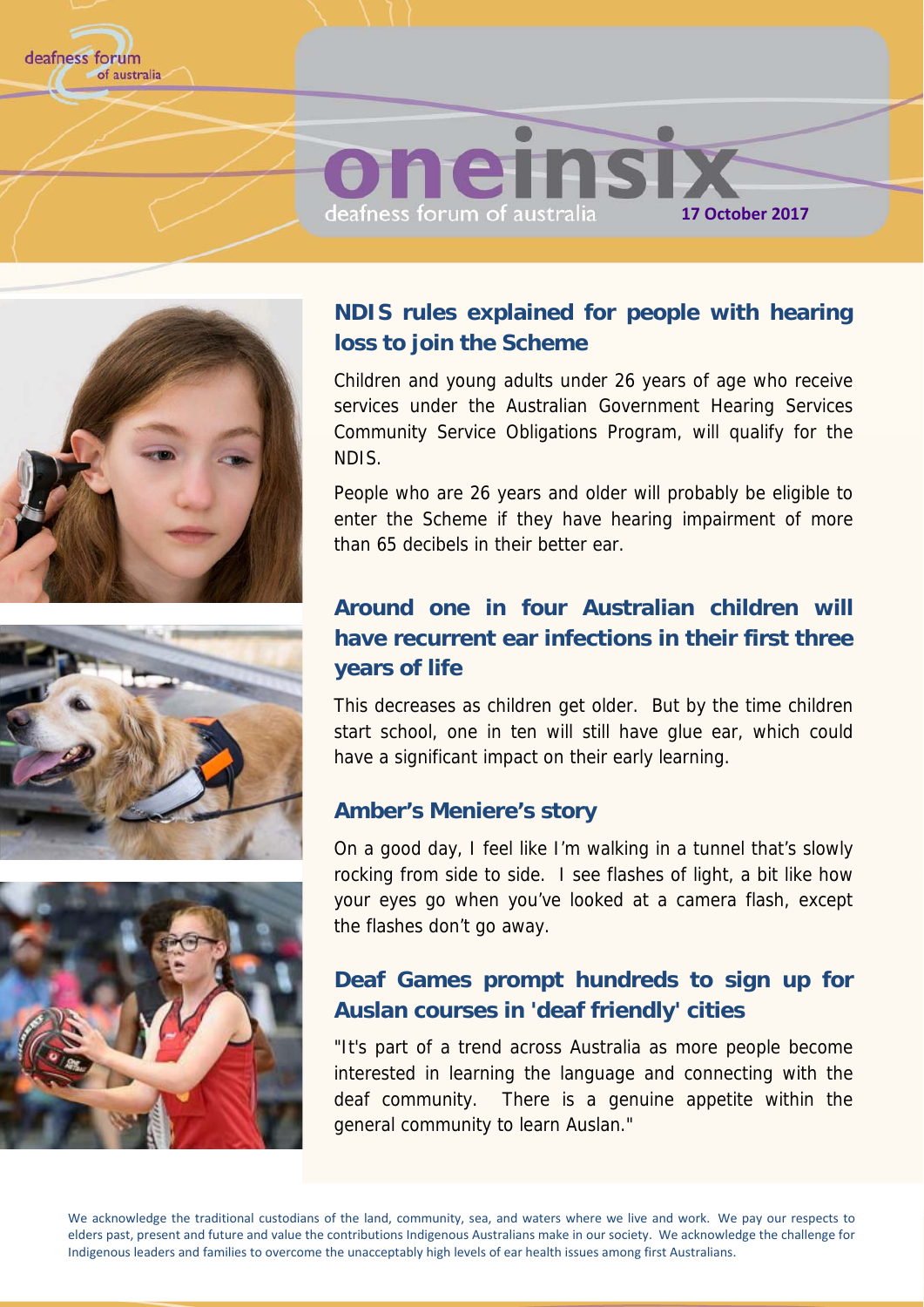# **National Disability Insurance Scheme Access requirements for people with hearing impairment**

### **Key points**

- The National Disability Insurance Scheme has explained its rules for people with hearing loss to join the Scheme.
- Children and young adults under 26 years of age who receive services under the Australian Government Hearing Services Community Service Obligations Program, will qualify for the NDIS.
- People who are 26 years and older will probably be eligible to enter the Scheme if they have hearing impairment of more than 65 decibels in their better ear.
- People who are 26 years and older with hearing impairment of less than 65 decibels in the better ear and who also have another disability may also be eligible.
- People who are 26 years and older and who have problems with speaking and listening may also be considered.
- Deafness Forum of Australia will continue to advocate for the needs of people with hearing impairment who do not qualify for the NDIS.

The National Disability Insurance Agency (NDIA) updated the NDIS Operational Guidelines in relation to the access requirements for people with hearing impairment. This additional detail provided in the revised Operational Guidelines for Access to the NDIS helps to clarify who is likely to be accepted into the Scheme.

### **Children and Young Adults aged 0-25 years**

It appears that children and young adults aged 0-25 years identified with hearing impairment who are currently eligible to receive services under the Australian Government Hearing Services Community Service Obligations Program, will in future, qualify for services through the NDIS under the early intervention requirements.

According to the Access Requirements for early intervention, the NDIA will be satisfied that a person meets the early intervention requirements without further assessment when the person:

- is aged between birth and 25 years of age; and
- has confirmed results from a specialist audiological assessment (including electrophysiological testing when required) consistent with auditory neuropathy OR hearing loss more than 25 decibels in either ear at 2 or more adjacent frequencies, which is likely to be permanent or long term; and

**DEAFNESS FORUM OF AUSTRALIA** 

oneinsix

the hearing loss of the person necessitates the use of personal amplification.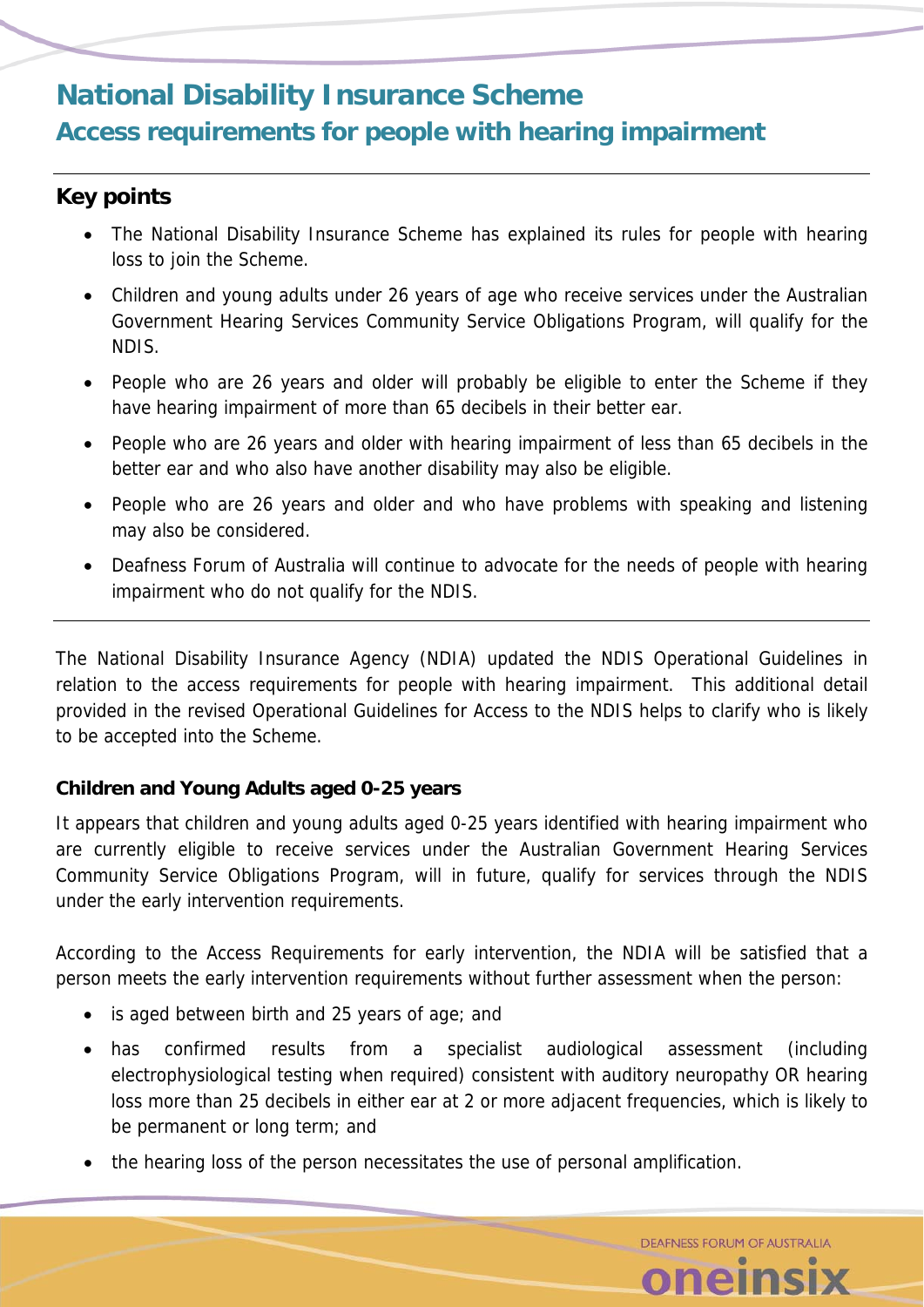This streamlined access approach for early intervention acknowledges evidence that recognises that early intervention support up to and including the age of 25 is critical for people with hearing impairment as the developing brain requires consistent and quality sound input and other support over that period to develop normally and ameliorate the risk of lifelong disability.

This same body of evidence suggests that brain development and language capability have been achieved by the age of 26. Therefore, adults aged 26 years and over are not immediately accepted to be likely to benefit from the same early intervention approach because there is no requirement to support the development of the auditory pathways. Adults aged 26 years and over with hearing impairment will therefore be assessed normally, on a case by case basis, having regard to the availability of all relevant evidence.

### **Adults 26-65 years**

It is acknowledged in the NDIS Operational Guidelines that hearing impairment may result in reduced functional capacity to undertake communication, social interaction, learning and selfmanagement activities. Generally, the NDIA will be satisfied that hearing impairments of more than 65 decibels in the better ear (pure tone average of 500Hz, 1000Hz, 2000Hz and 4000Hz) may result in substantially reduced functional capacity to perform one or more activities. This audiometric criteria reflects the lower limit of what is likely to constitute a substantially reduced functional capacity to undertake relevant activities.

Hearing impairments of less than 65 decibels in the better ear (pure tone average of 500Hz, 1000Hz, 2000Hz and 4000Hz) in conjunction with other permanent impairments (for example vision or cognitive impairments), or where there is evidence of significantly poorer than expected speech detection and discrimination outcomes, may also be considered to result in substantially reduced functional capacity to undertake relevant activities.

In addition to meeting the age and disability or early intervention requirements, it is also necessary to satisfy the residency requirements in order to qualify for the NDIS.

# **Help the Deaf Society help you**

The Deaf Society writes: If you or someone you know is hard of hearing the Deaf Society would love to hear from you! We are undertaking a survey and focus groups to help us shape a brand new online service. Your experience will inform the development of a website to help people impacted by hearing loss access the supports and information they need to live a fulfilling life. To take part in the survey please go to https://jj223.typeform.com/to/S6MYBG There is a \$200 Coles/Myer gift card on offer for one lucky participant.

We are also undertaking focus groups in Sydney and the ACT over October and November. If you are interested in taking part please get in touch with James by email at jarrett@deafsociety.com The focus group goes for 2 hours and participants will be given a \$50 gift card as a way of thanks for taking part.

> **DEAFNESS FORUM OF AUSTRALIA** oneinsi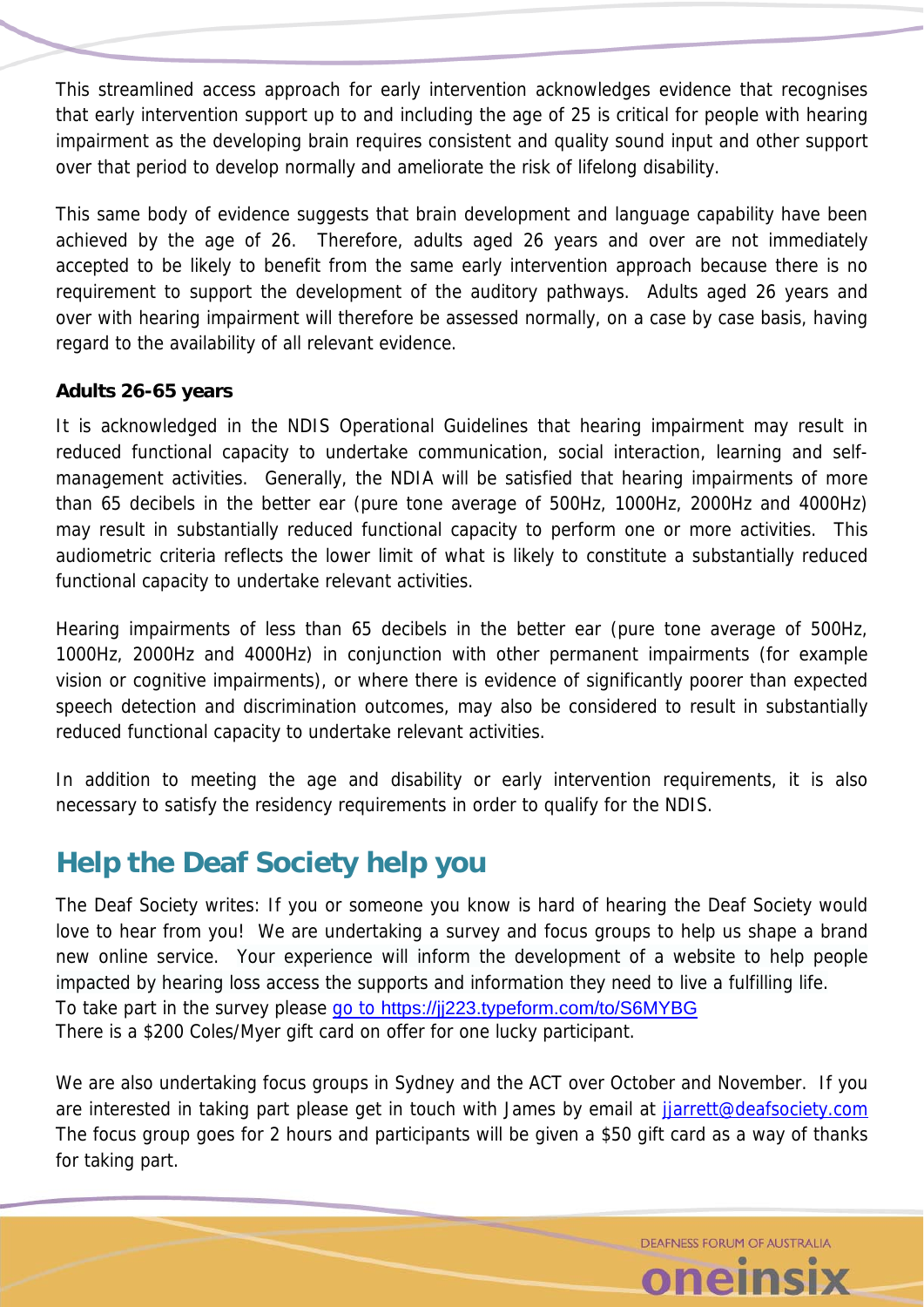**Deaf Games prompt hundreds to sign up for Auslan courses in 'deaf friendly' cities** 



By **Erin Somerville**, ABC Goulburn Murray

In their desire to make participants in next year's Australian Deaf Games feel as welcome as possible, hundreds of residents of host cities Albury and Wodonga are learning sign language.

The demand is so high for classes in Auslan — short for Australian sign language — that many people have been put on waiting lists. Vicdeaf's Languages, Partnership and Innovation Director Brent Phillips said it was encouraging to see so many people eager to learn Auslan ahead of the Games.

"It's part of a trend across Australia as more people become interested in learning the language and connecting with the deaf community," Mr Phillips said. "The classes are filling up quite rapidly so it shows there is a genuine appetite within the general community to learn Auslan."

Organisers of the Games are hoping to the turn Albury and Wodonga into "deaf friendly" destinations.

The Games will see around 1,000 deaf and hard of hearing participants travel to the region, as they compete in 15 different sporting events from January 20-27.

Albury mayor Kevin Mack said it was exciting to know that the region would benefit in so many other ways.

"It's also a chance for the local community to further embrace the deaf community and to learn how to enhance the experience for the visitors," Councillor Mack said. "The games will leave a legacy that will benefit many of us for a lifetime."

http://www.abc.net.au/news/2017-10-13/australian-deaf-games-2018/9046852

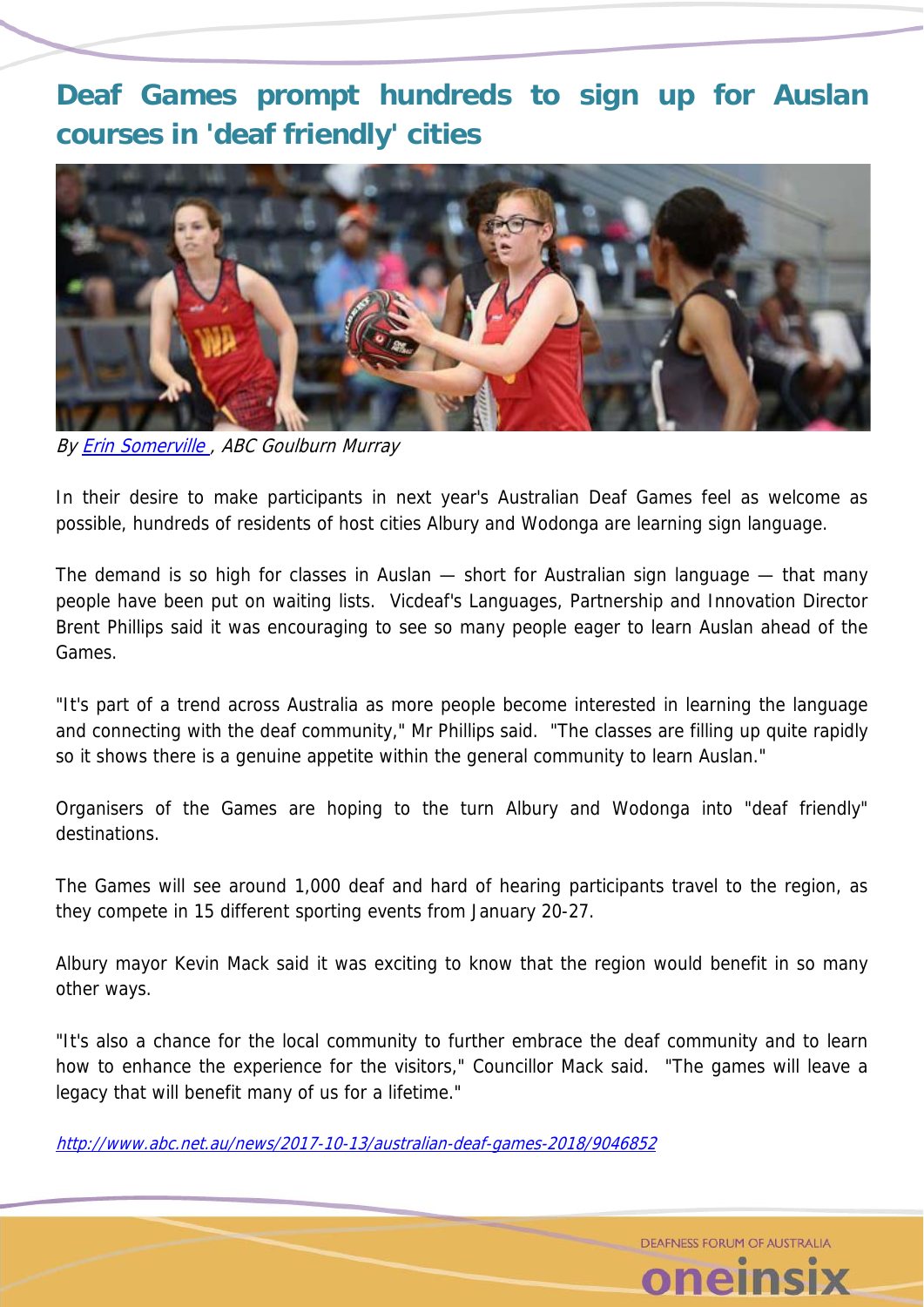# **My child has glue ear – what do I do?**

By Chris Brennan-Jones and Ruth Thornton writing for The Conversation



Around one in four Australian children will have recurrent ear infections in their first three years of life. This decreases as children get older. But by the time children start school, one in ten will still have glue ear, which could have a significant impact on their early learning.

Glue ear is a form of ear infection also known as otitis media with effusion. It occurs when the middle part of the ear (behind the ear drum) fills with a sticky, glue-like fluid instead of air. This fluid dampens the vibrations made by sound as it travels through the eardrum and to the cochlea – the spiral-shaped part of the ear where the vibrations are converted to signals sent to our brain, allowing us to hear.

For children with glue ear it is like someone has turned down the volume of the world. This is why these children may appear to have selective hearing. Repeated ear infections and prolonged episodes of glue ear can result in permanent hearing loss. The impacts on a child's development stretch well into adulthood.

So what should you do if your child has glue ear? And how can you prevent them getting it in the first place?

### **Why do kids get it?**

Otitis media can run in families and we know there is some genetic susceptibility to this disease. However, research has also shown cases of glue ear in Australian children peak during winter months, related to the increase in colds, and at the start of the school year, when children may be exposed to new bugs from other kids.

The exact cause is poorly understood, but bacteria and viruses associated with coughs and colds are often the initial cause of ear infections.

DEAENESS FORUM OF AUSTRALIA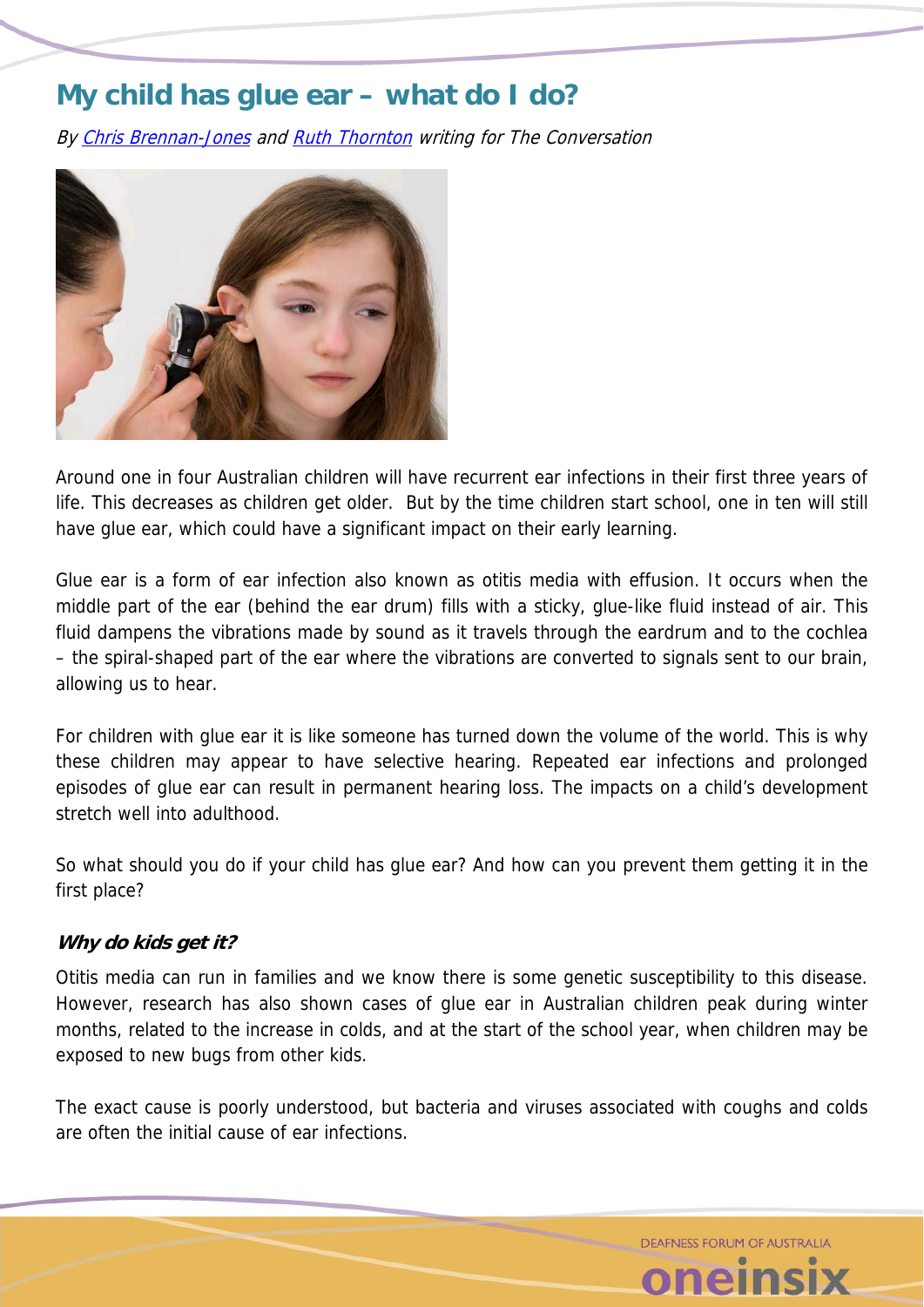One theory is that glue ear persists after a cold has cleared due to a dysfunctional Eustachian tube, which links the back of the throat to the middle ear. When mucus eventually clears from the nose and throat after a cold, the theory proposes that instead of draining from the ear through the Eustachian tube as it should, it gets stuck in the middle ear, resulting in glue ear.

Bacteria also develop something called biofilms (slime) as a protection. This can make the bacteria up to 1,000 times more resistant to antibiotics, meaning they can't be effectively treated. These bacteria are also able to hijack a child's immune response, making immune cells spit out a sticky net of DNA that, instead of killing the bacteria, creates the sticky glue that provides the bacteria with a home.

Together these increase the ability of glue ear to persist or re-occur. This results in longer periods of hearing loss and leaves children at a greater risk of developmental problems.

### **How can it be treated and prevented?**

There is no silver bullet that will prevent glue ear. But you can do to some things to reduce the risk of persistent glue ear.

These include reducing exposure to cigarette smoke and making sure your child has had all their vaccinations. Encouraging children to wash their hands and other healthy hygiene habits, like blowing their noses, are also important. Research has also shown breastfeeding your child has some protective benefits from otitis media.

Vaccines (in particular, pneumococcal conjugate vaccines) can help reduce ear infections and subsequent glue ear. But current vaccines can cover only a small proportion of the possible bugs that cause ear infections. New vaccines are being developed against this bug and also a bug called nontypeable *Haemophilus influenzae*, which is now the main cause of ear infections in children.

Once glue ear is identified, there will usually be a "watch and wait" period of around three months. This is particularly important if glue ear is identified during one of the peak periods when it may resolve by itself without intervention. Antibiotics may offer very limited benefit and will not be recommended in many cases.

For children who have persistent glue ear, a small operation commonly known as grommet insertion is performed. Grommets are devices that ventilate the middle ear and prevent fluid accumulating. These surgeries are one of the most common surgical procedures, with over 30,000 performed every year in Australia. Grommets are usually an effective treatment for glue ear and improve hearing almost immediately. However, like any surgery, there are risks and potential complications.

New drug therapies are also being developed, including one that dissolves the glue in glue ear. This may reduce the need for repeat grommet surgeries in cases of persistent glue ear.

> **DEAFNESS FORUM OF AUSTRALIA** oneinsix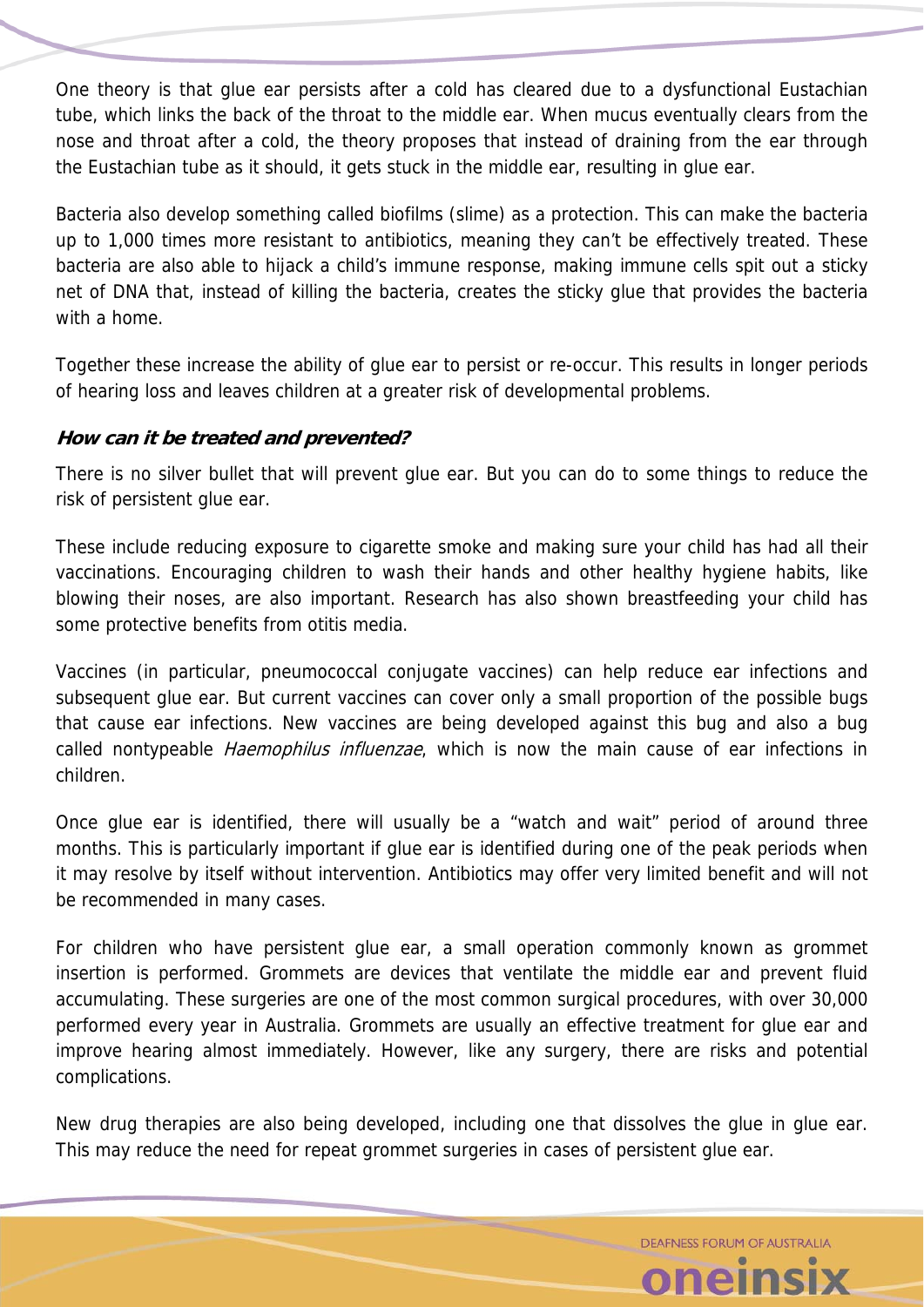### **Why is it such a problem?**

One of the key challenges in treating glue ear is to identify it in the first place. It can be hard for parents to spot the signs, which can include hearing difficulties (such as your child asking you to repeat words) and occasional pain and pressure. Undiagnosed and untreated glue ear can have serious developmental consequences for children. A recent parliamentary inquiry into hearing health has suggested all children be screened for hearing loss during their first year of school. This could be hugely beneficial in identifying children with glue ear who have no other obvious signs.

Aboriginal children experience more ear infections, longer periods of glue ear, and more severe hearing losses than other children. In fact, Aboriginal children in Australia have the highest rates of otitis media in the world.

http://theconversation.com/my-child-has-glue-ear-what-do-i-do-83815

# **Amber's Meniere's story**

In October 2016, I was driving the 2 hour commute from work to home. I was in the 110km zone, thinking about dinner when my world was flipped upside down, and not just figuratively. I was 10 minutes from my destination when without warning the outside world started spinning…….fast.

I don't know how I managed to pull the car over as the world felt very surreal in those minutes. I sat, sweating, anxious and confused for a few minutes until I thought the moment had passed. I cautiously pulled back onto the road. I didn't feel right but being so close to my destination and driving ever so carefully I managed to get home. The feeling however hadn't passed and kept hitting me in waves. I was taken to the ER and underwent tests to be told I'd had a vertigo attack. Take some Stemetil and go home, you'll be fine.

Fast forward to now, and I've forgotten what a "normal" day feels like. After seeing numerous specialists I have now been diagnosed with endolymphatic hydrops, vestibular migraines and tinnitus. Lots of big words but what does it all mean?

On a good day, I feel like I'm walking in a tunnel that's slowly rocking from side to side. I see flashes of light, a bit like how your eyes go when you've looked at a camera flash, except the flashes don't go away. I can't focus on words in the distance such as posters or street signs. I have a constant high pitched noise ringing in my right ear that never stops. Sudden noises make me jump. The closing of a microwave door in the next room gives me the same anxiety as someone popping a balloon. On a bad day, I can't move. I lie on the couch with my cat and hope to god I don't vomit and pass out. The room moves at a speed that is incomprehensible. I'm sick to my stomach and I feel like every noise, every breath of air will break me.

Read more of Amber's story at the Whirled Foundation website, https://www.whirledfoundation.org/category/testimonials-slider/

> **DEAFNESS FORUM OF AUSTRALIA** oneinsi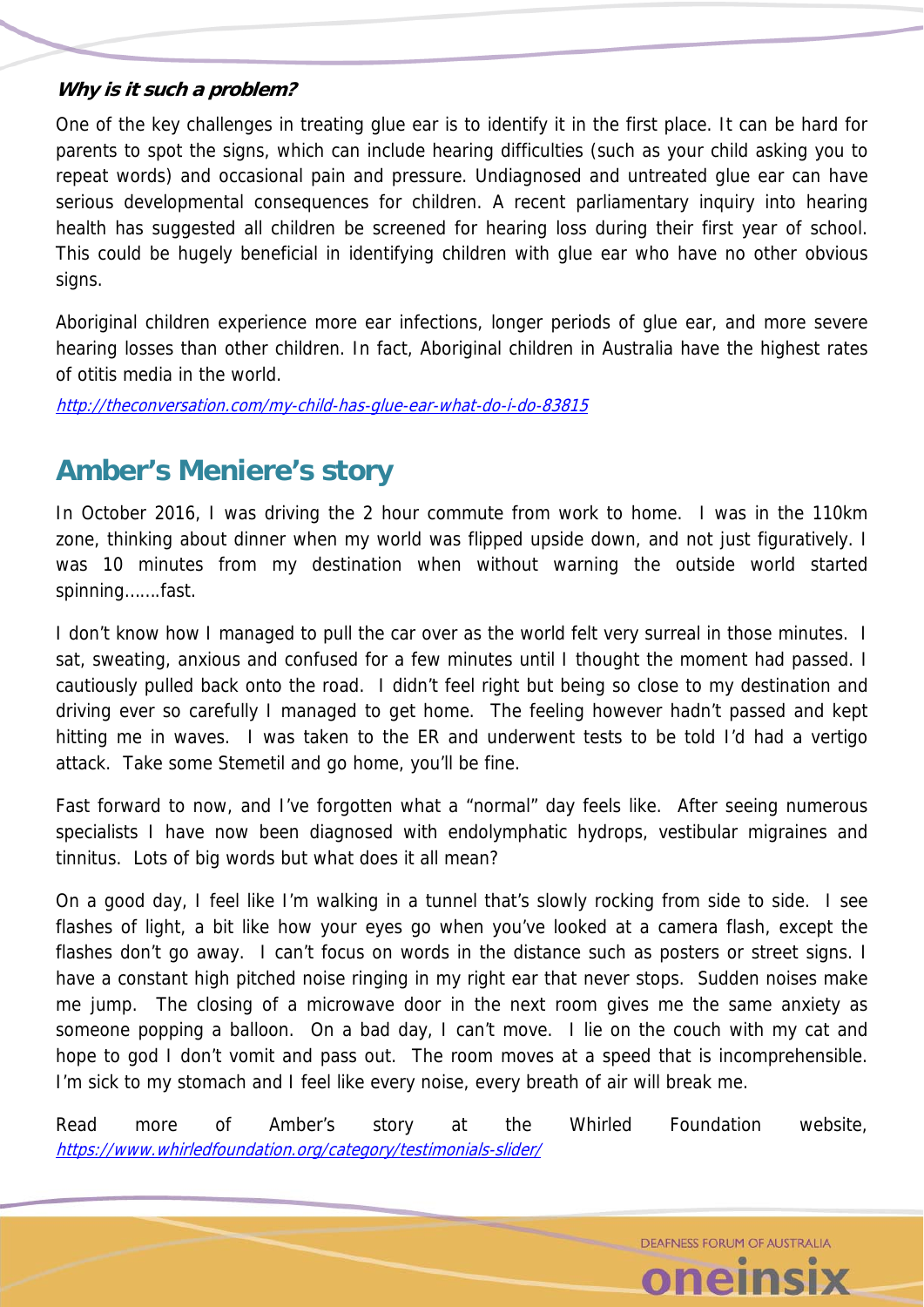# Hearing Loss and Dementia

Speaker: Dr Piers Dawes, University of Manchester, UK

### **Interest is growing in the association between hearing impairment and dementia.**

Earlier this year, the Lancet released a report saying that hearing loss was one of nine factors that could be changed in midlife to reduce the incidence of dementia.

This year, in the 19th annual Libby Harricks Memorial Oration, Dr Piers Dawes will discuss possible links between hearing loss and cognitive health. He will ask whether effective prevention, identification and management of hearing problems represent an opportunity to optimise well-being and quality of life in older age.

The 19th annual Libby Harricks Memorial Oration is part of the 17th Alzheimer's Australia Biennial National Dementia Conference. The oration honours the memory of the first President of Deafness Forum of Australia. For her work on behalf of hearing-impaired people, Libby Harricks was made a Member of the Order of Australia in 1990.

This year's oration is proudly supported by Audiology Australia.

17th Alzheimer's Australia **Biennial National Dementia Conference** 17-20 October 2017 | Melbourne

# **When**

5:30pm - 7:00pm Thursday 19 October 2017

## **Venue**

Melbourne Convention and Exhibition Centre

# **Cost Free**

For all booking information, please email us at **hello@deafnessforum.org.au**

Members of Audiology Australia can earn 1.5 CPD Points (Category 1) AudA No CPD1718 078



**Dr Piers Dawes** is a senior lecturer in audiology at the University of Manchester. He is a developmental neuropsychologist with a PhD in experimental psychology from the University of Oxford. Dr Dawes' research interests include the epidemiology of hearing loss, dementia, hearing genetics, treatments for hearing loss including hearing aid uptake and hearing aid benefit, and the impact of hearing impairment on development and quality of life.



**Libby Harricks Memorial Oration** 



audiology australia

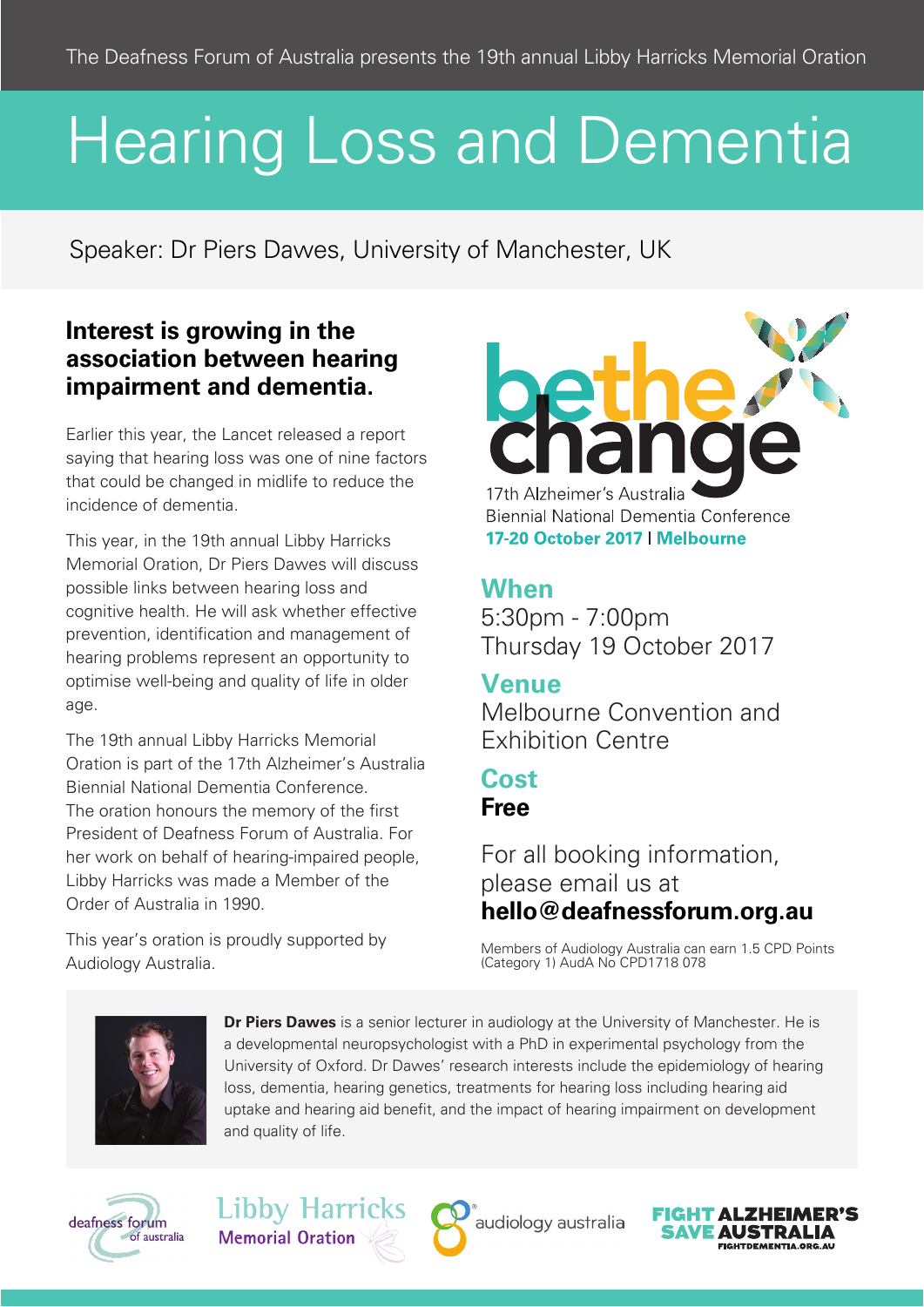# **Assistance dogs for hearing impaired seniors at risk**

Hearing dogs have improved the quality of life for seniors who are deaf or hard of hearing, minimising the impediments that often accompany those living with hearing impairments.

The dogs are specially trained to assist the deaf by alerting and directing their carer to a number sounds that the carer may be unable to hear. These can range from common household noises to, in more extreme cases, fire alarms.

The dogs also provide emotional benefits - hearing dogs can give carers feelings of independence, comfort and security. The responsibility that is required to care for the dog is also accompanied with an additional sense of companionship.



"People who suffer from hearing loss suffer and are isolated. Hearing dogs can encourage community participation and help clients regain socialisation and improve independence," says Chief Executive Officer of Lions Hearing Dogs David Horne.

As a former trainer, Mr Horne has also witnessed first hand the effects hearing dogs have made on clients. He said that prior to receiving the dogs, clients were often "scared and could not face the outside world. But after receiving a hearing dog, the changes to a client's quality of life were immeasurable."

The cost for hearing dogs is covered under the NDIS. But people over the age of 65 will not be covered under the NDIS scheme. Mr Horne has expressed concern for what the cut in funding will mean. He states that the organisation itself will also no longer be covered, losing all government funding as of 30th June next year.

This intended change will exclude a significant portion of their clients, who are above the age of 65 and following the proposed changes, will no longer be eligible for the grant.

"Since our funding will be restricted we may not have enough dogs to provide in a timely manner. This will result in an extended waiting list and cause feelings of frustration among clients. We're here to help people - this is what we've been doing for the past 35 years. To have these restrictions imposed makes us concerned for the future."

Lions Hearing Dogs is a not-for-profit organisation which has supplied 550 dogs across Australia since 1982.

From Aged Care Guide, https://www.agedcareguide.com.au/

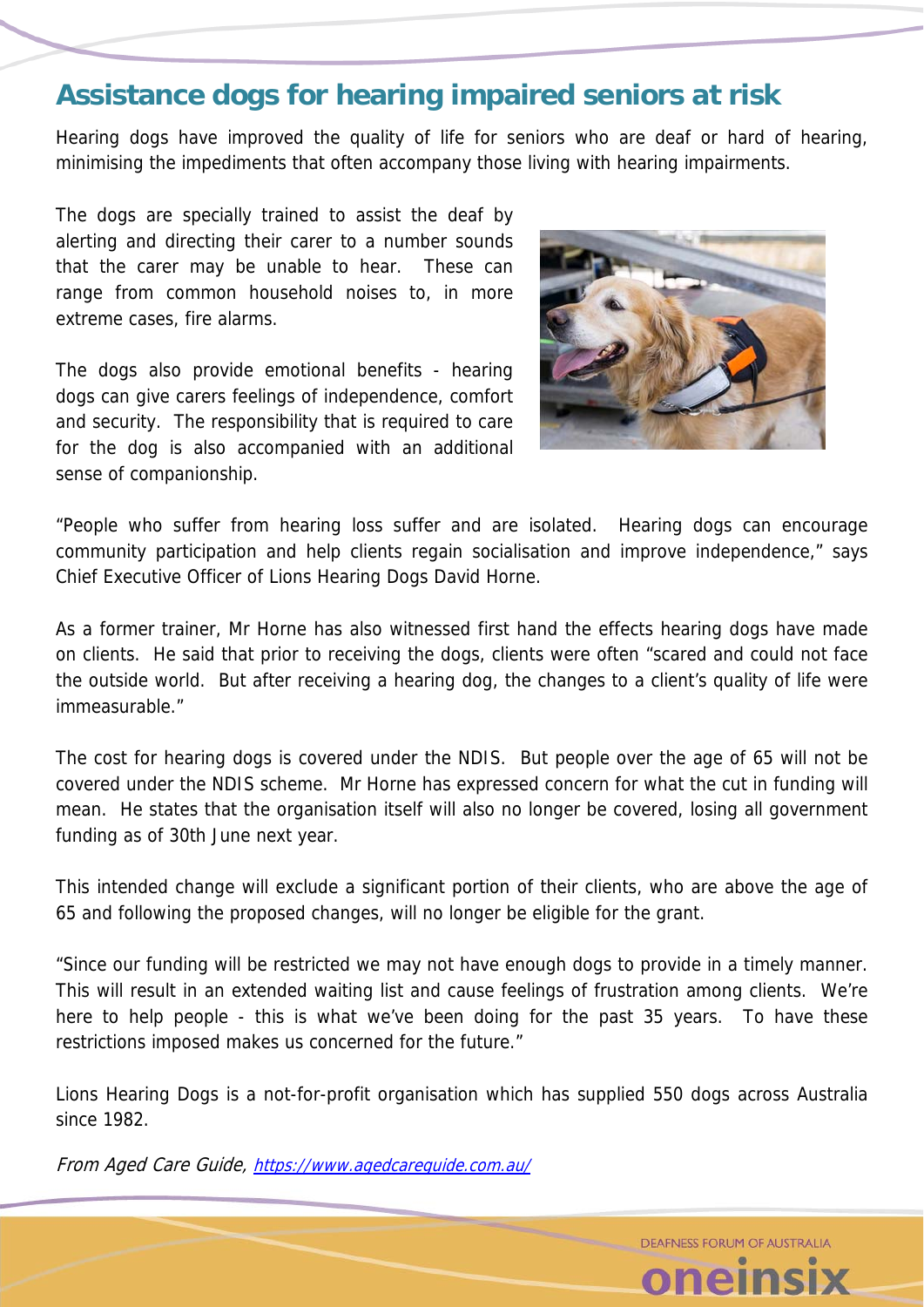

Our Mission is to empower deaf people to live life to the full. "I have come so that you might have life - life in all its fullness" (John10:10-11)

Welcome to the JPC Dictionary of Religious Signs Here you will find signs commonly used in relgious services. Although JPC is a Catholic organisation, our dictionary includes signs from other Christian churches and communities.

With each video of a sign you will see an explanation box. Here we unpack the meaning of the idea which the sign communicates. There is also a distribution box, which explains which parts of Australia and which churches/communities use that particular sign.

The dictionary is not a place for religious arguments. We will include any sign that is genuinely used by Christian churches and communities in Australia. We also welcome any feedback (there is a box provided) and information about the distribution of any sign.



http://www.jpc.org.au/religious-signs/

# **Owls about that? They never lose hearing**

By John Von Radowitz, The Australian



If ageing humans had ears like those of barn owls they would never need hearing aids.

Barn owls, whose sensitivity to sound helps them locate prey, suffer no hearing loss as they get older. Like other birds, but unlike mammals including humans, they are able to regenerate cells in their inner ears. Aged birds experience minimal hearing loss but the new research shows that there is no statistical difference between the hearing ability of young and very elderly captive barn owls up to 23 years old.

A human will lose more than 30 decibels of sensitivity to high-sound frequencies by the age of 65.

http://www.theaustralian.com.au/news/latest-news/owls-about-that-they-never-lose-hearing/newsstory/d44838e738fb967a1b74eff54353c9e7

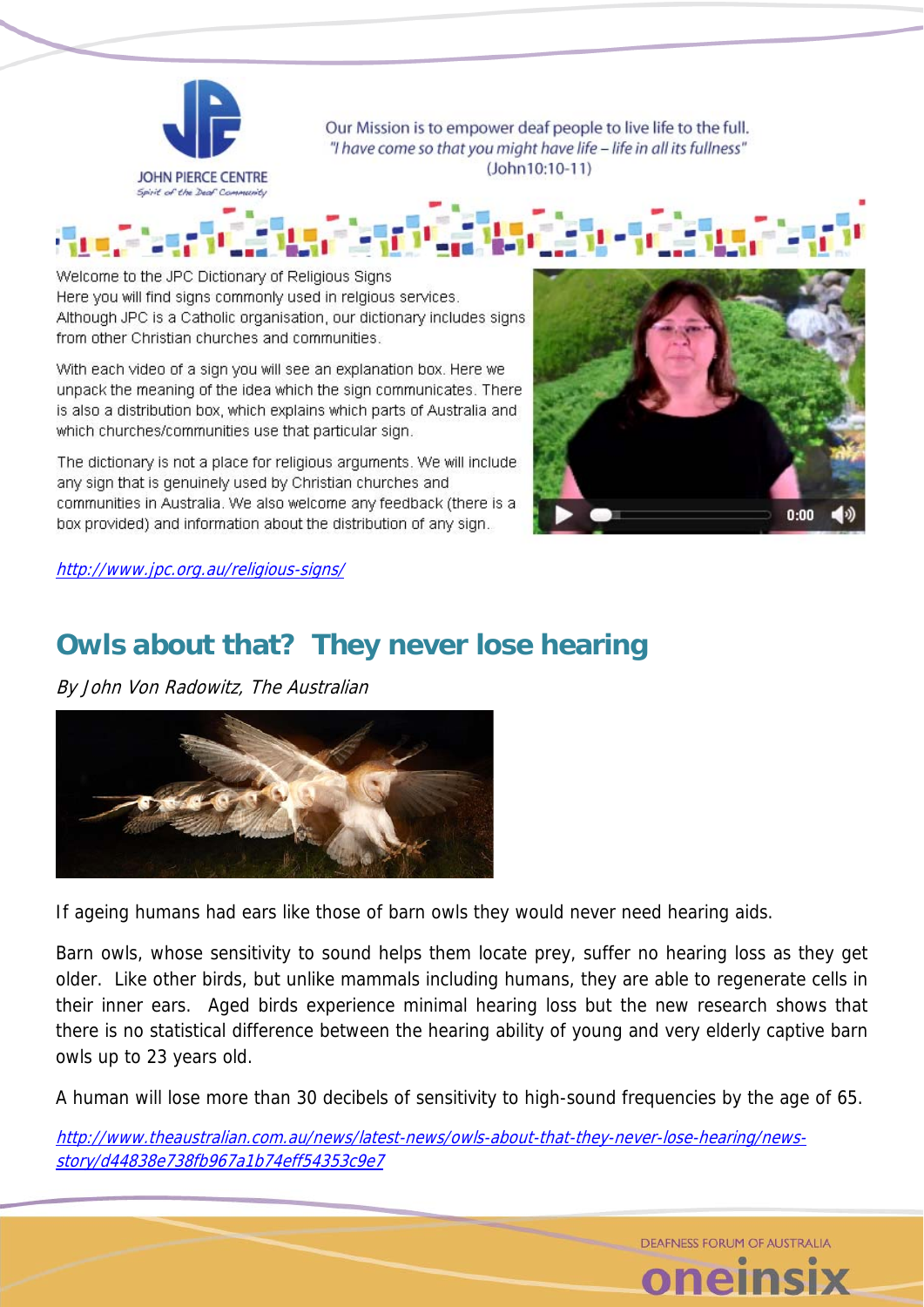# **Thursday afternoon fever**

By Melinda Hildebrandt, author of Amelia & Me on deafness, autism and parenting by the seat of my pants

Who said deaf kids can't dance? Or respond to music, the rhythm in the air, their feet, or in their hearts?



Not me. Not after I saw Amelia and her fellow classmates bring their best jazz hands and a whole lot of funk (is my age showing?) to an after- noon dance concert worth remembering. For like, ever.

We knew Amelia had been working with Jo Dunbar from Deaf Can Dance every week. Some nights she'd come home and try out some sweet new freestyle moves on the lounge room rug.

We were eager to see how this confident home practice would translate to the bright lights of the school stage. Because every event like this, no matter how small, brings with it a new sense of who our daughter is.

Like sardines, we packed into a small multipurpose room at the school; sweaty parents stacked on top of each other like a human game of Jenga, jostling for the perfect view.

Jo introduced her drumming accompanist, Koffi

Toudji, a veritable man-mountain with incredible command of his instrument and the 50-odd children in the room.

Then we watched, as mini troupes of well-rehearsed kids with painted faces twirled onto the stage, guided by Jo's conducting hands and the deep, resonant boom of Koffi's drum.

We felt it reverberate through our own bodies, and saw its impact on the smaller bodies dancing on stage. The beat was powerful and intoxicating, pounding in my chest alongside my heart doing the rest.

And the dancers. They came in all shapes, sizes and abilities, but they held nothing back. Deafness was no barrier to their instinctive feeling for the music, nor their sense of rhythmic

DEAENESS FORUM OF AUSTRALIA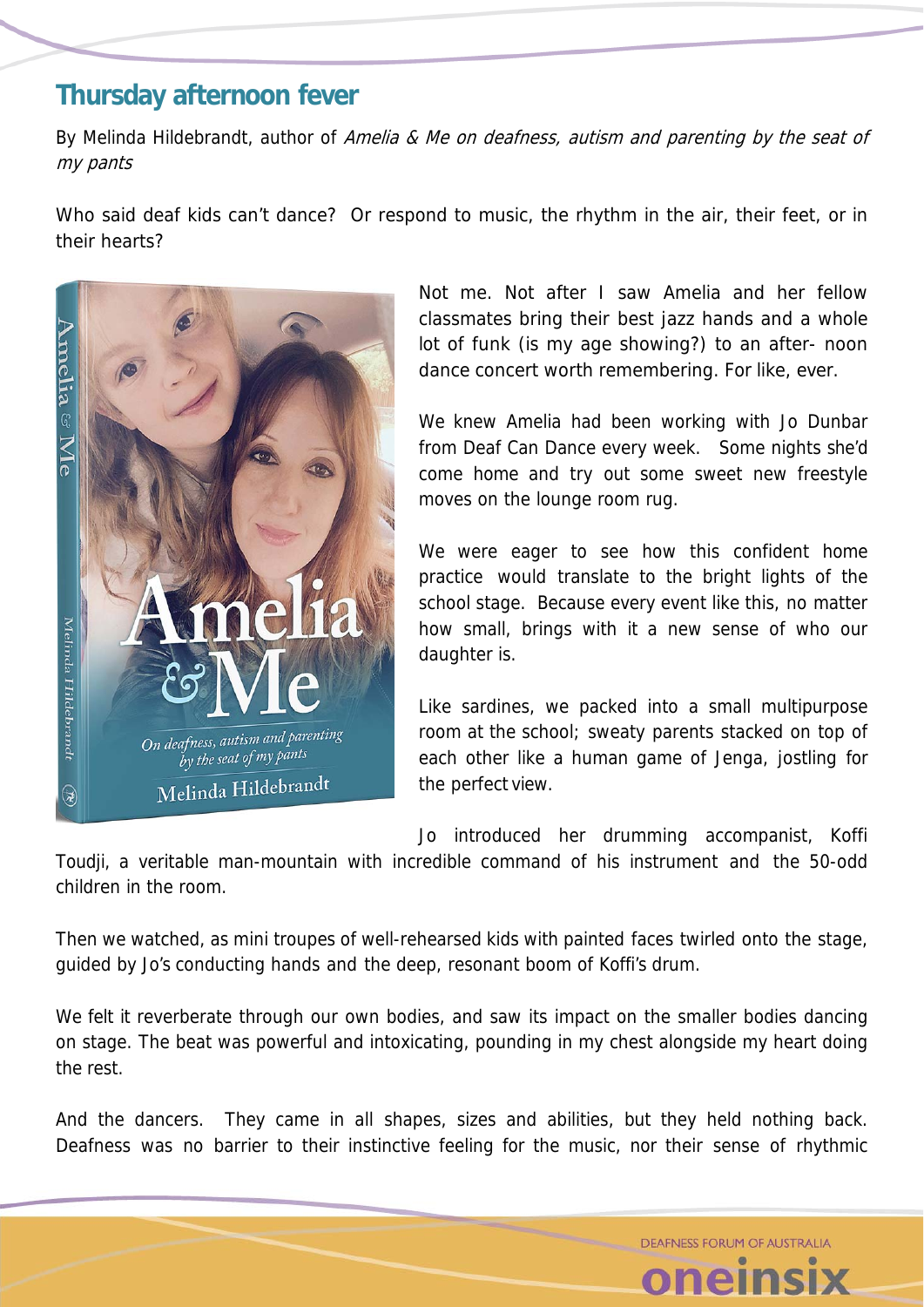movement in response to it. If one performer lost their way, another would quickly gather them back into a carefully choreographed circle or tap them with a reminder of what to do.

Finally it was Amelia's turn. I couldn't get a clear view of her, but I did see her little hips swinging with great verve and her intense concentration as she executed the steps she'd been practicing for weeks.

Then it was time for Amelia to bang on her own little bongo and I saw the raw delight on her face when it was time to pause and shout a barbaric yawp at the rafters. She looked like a warrior and she sounded like one too.

Melinda Hildebrandt is the author of Amelia & Me on deafness, autism and parenting by the seat of my pants, an honest, inspiring and heart-wrenching memoir that explores what disability and mothering means when brought together. Melinda loved writing from an early age, but it wasn't until she started blogging about raising her deaf and autistic daughter Amelia in 2013 that she discovered the power of words to express the turmoil, grief, wonder and hope of her daily life. Amelia & Me is her first book. Melinda lives in the northern suburbs of Melbourne.

You can find out more about Melinda and her book by visiting http://melindahildebrandt.com.au

# **Lesley Hall scholarship**

The Lesley Hall Arts and Disability Scholarship is an annual scholarship offered by Arts Access Victoria, recognising the power of the arts to influence social change.

Applications will be open from 21 October to 18 November 2016.

The successful applicant will be a person with disability, who is Deaf or has a lived experience of mental health issues who presents a compelling idea for creative project that reveals the experience of disability and provokes debate about human rights and disability.

Honouring the life and activism of the late Lesley Hall, a tireless advocate for the human rights of people with disability, this program will support a winning applicant to deliver an arts project or artwork that highlights the experience of disability, promotes human rights for people with disability or advocates for social change.

The scholarship prize is a \$5,000 grant and a 12-month internship at Arts Access Victoria, working with mentors to develop advocacy skills and networks. This rare leadership development opportunity aims to encourage people with a disability to express the lived experience of disability in contemporary society through art.

Details at https://www.artsaccess.com.au/lhs-2016/

DEAFNESS FORUM OF AUSTRALIA oneinsi